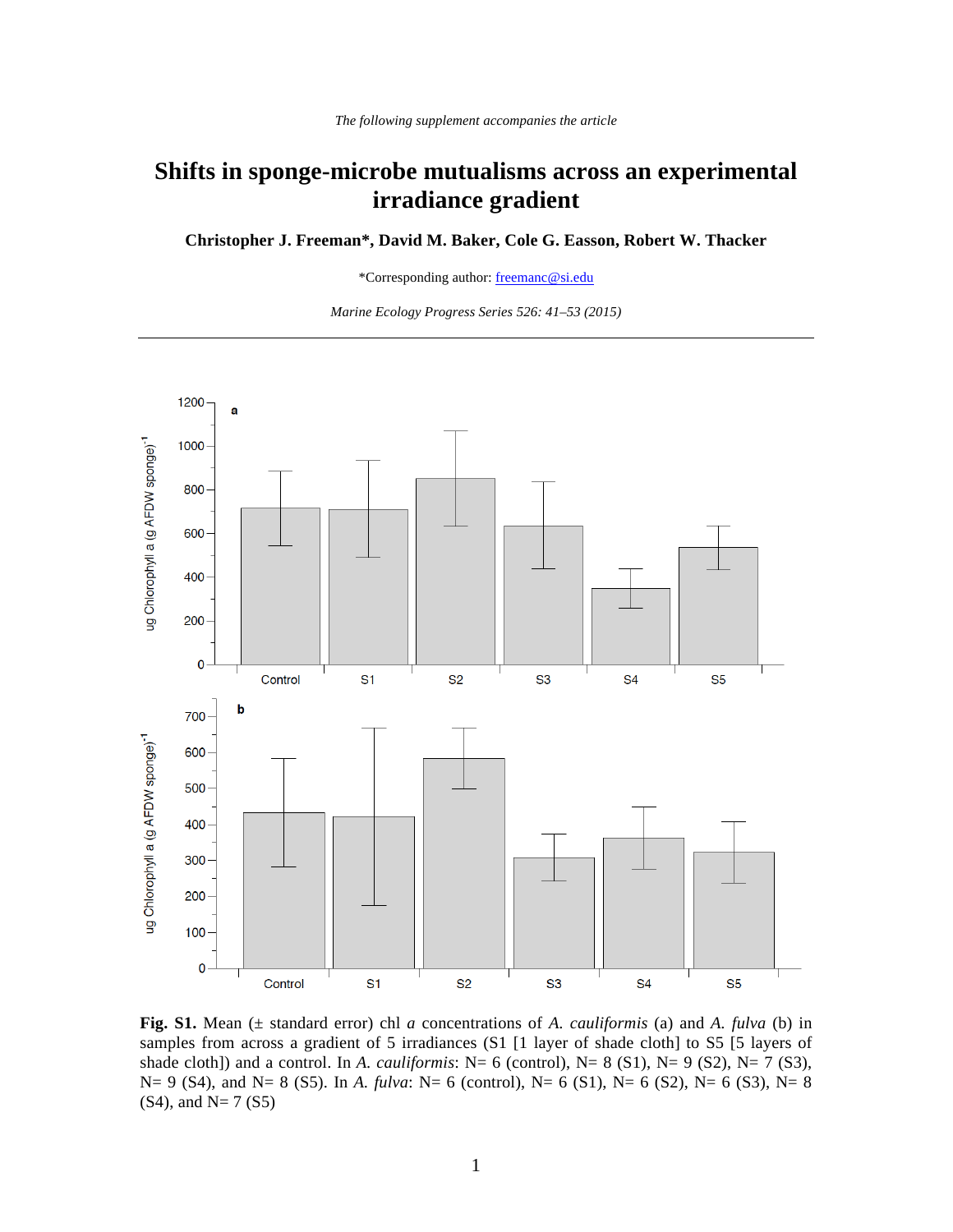

**Fig. S2.** Bi-plot of stable isotope ( $\delta^{13}C$  and  $\delta^{15}N$ ) values of microbial (circle) and sponge (square) cell fractions isolated from bulk sponge tissue of experimental samples of *A. cauliformis* (a) and *A. fulva* (b) Mean  $\delta^{13}C$  and  $\delta^{15}N$  ( $\pm$  standard error) values of particulate organic matter (POM; triangles) are shown for reference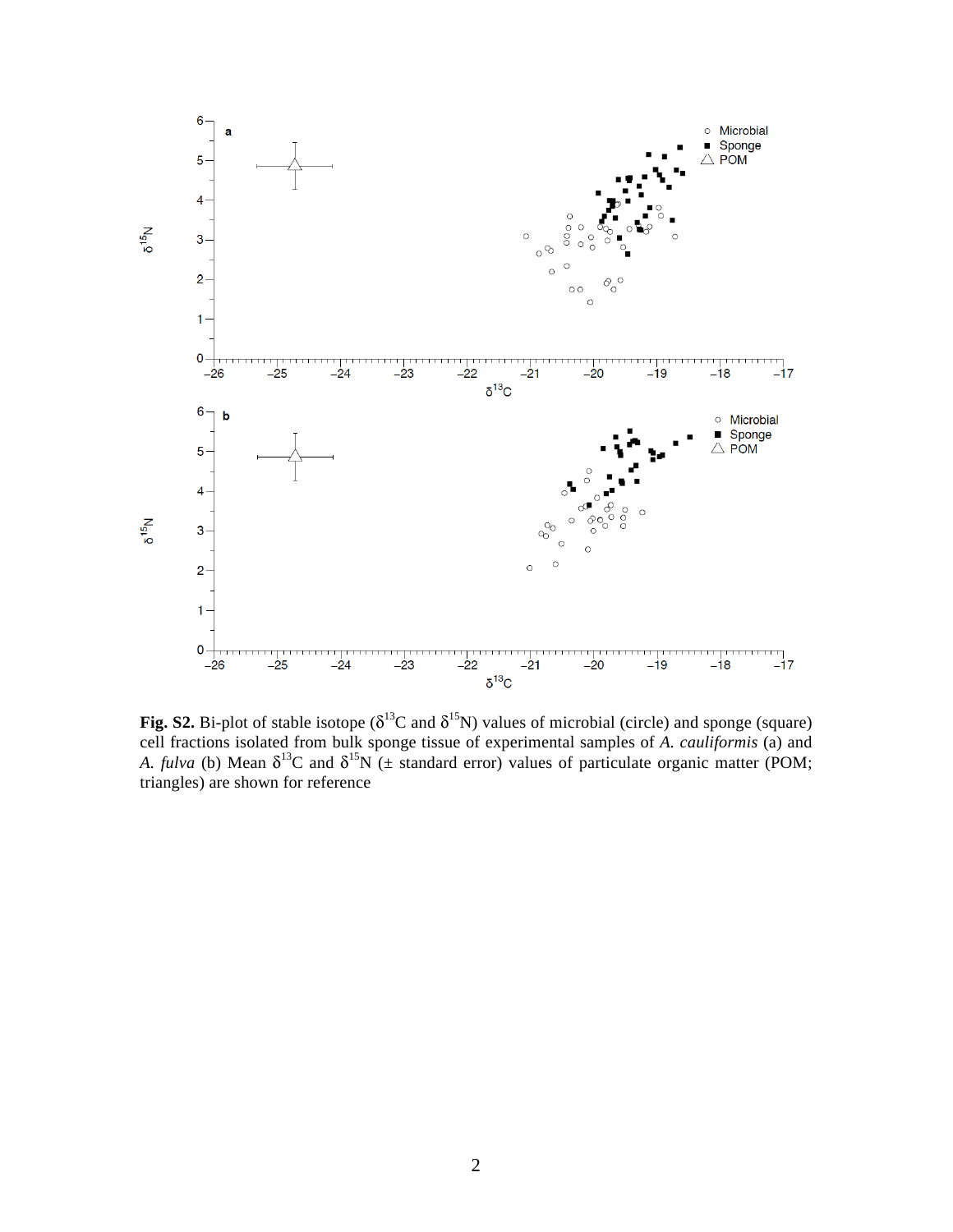

**Fig. S3.** Sponge  $\delta^{13}C$  (a) and  $\delta^{15}N$  (b) as a function of microbial  $\delta^{13}C$  and  $\delta^{15}N$  values in *A*. *cauliformis* in samples from across a gradient of 5 irradiances (S1 [1 layer of shade cloth] to S5 [5] layers of shade cloth]) and a control (C)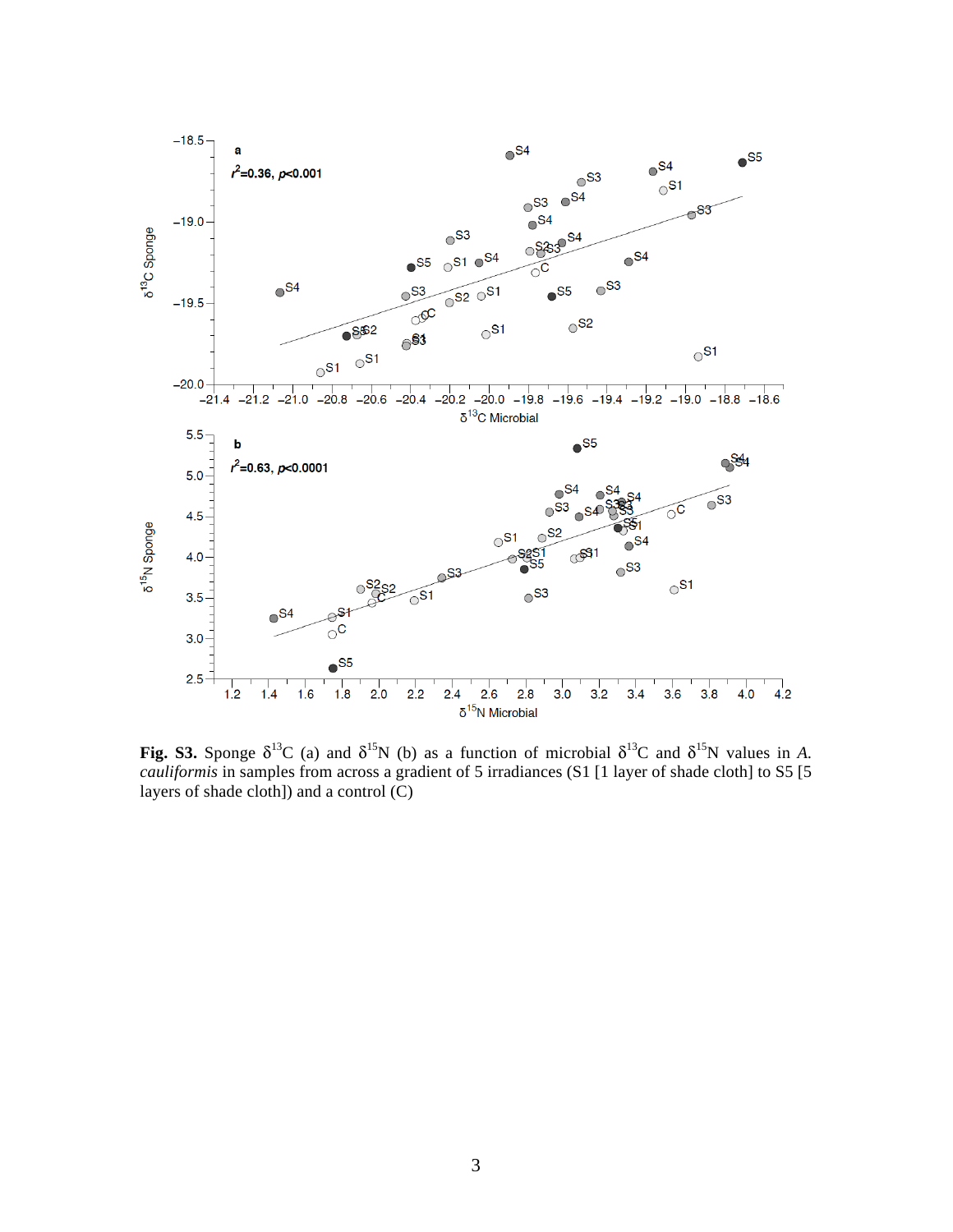

**Fig. S4.** Sponge  $\delta^{13}C$  (a) and  $\delta^{15}N$  (b) as a function of microbial  $\delta^{13}C$  and  $\delta^{15}N$  values in *A. fulva* in samples from across a gradient of 5 irradiances (S1 [1 layer of shade cloth] to S5 [5 layers of shade cloth]) and a control (C)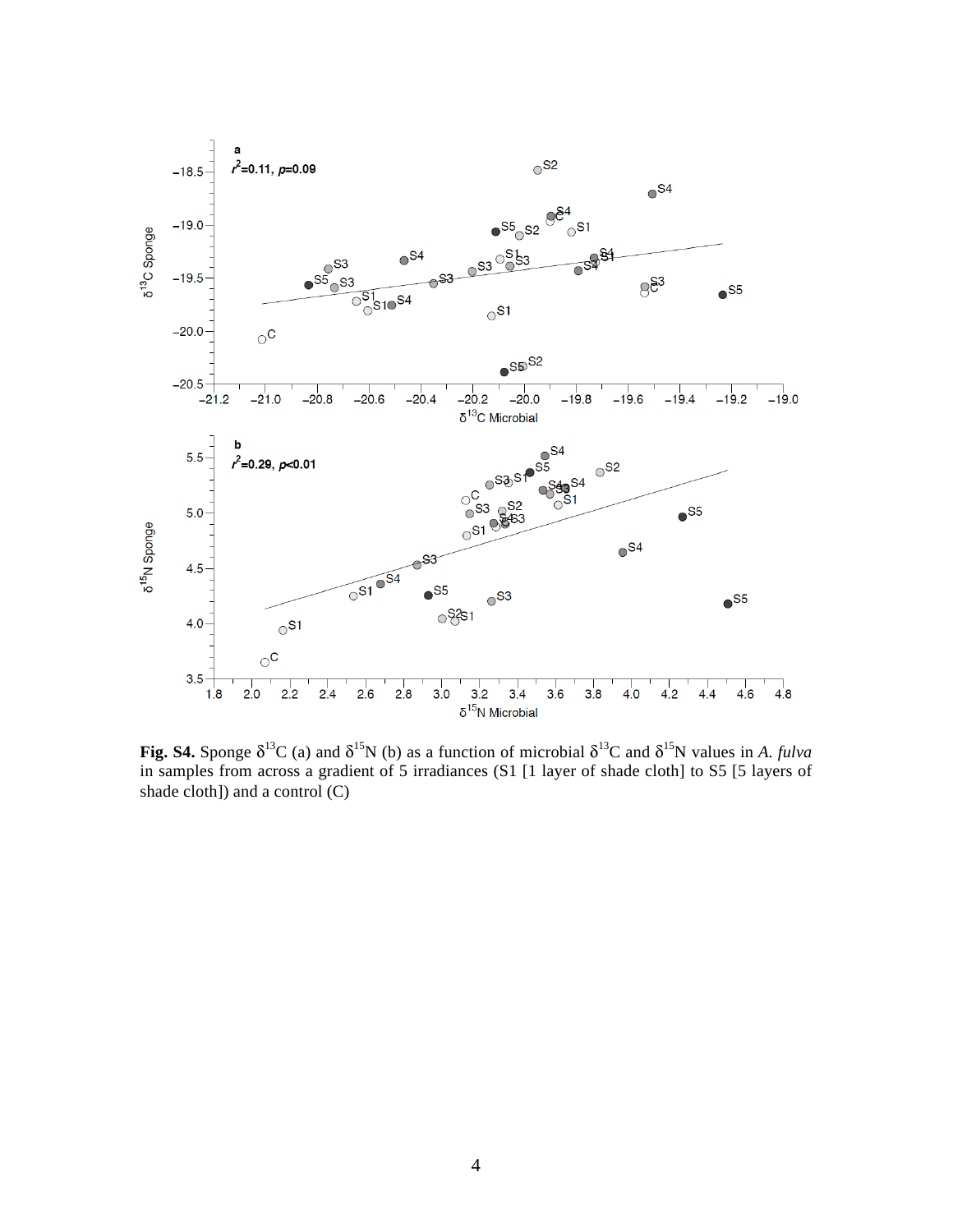

**Fig. S5.** Sponge growth rate (relative change in blotted wet weight) as a function of change in the δ15N values (from initial) of the microbial fraction in *A. cauliformis* (a) and *A. fulva* (b) across a gradient of 5 irradiances (S1 [1 layer of shade cloth] to S5 [5 layers of shade cloth]) and under control (C) canopies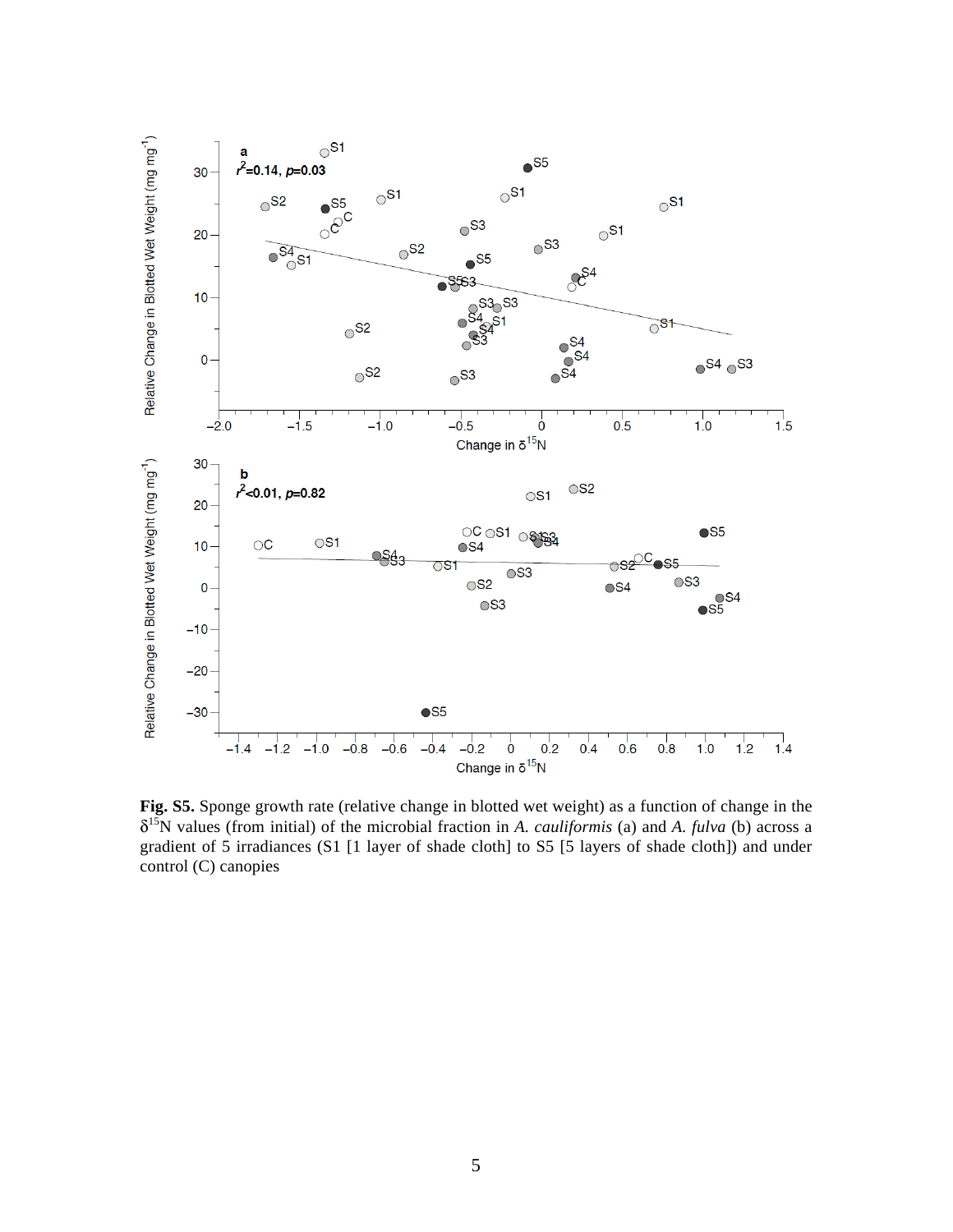

**Fig. S6.** APE<sup>15</sup>N of microbial (solid line) and sponge (dashed line) fractions of *A. cauliformis* (a) and *A. fulva* (b) as a function of Net Primary Productivity (NPP) from control (C), intermediate irradiance (S2), and full shade (S5) treatments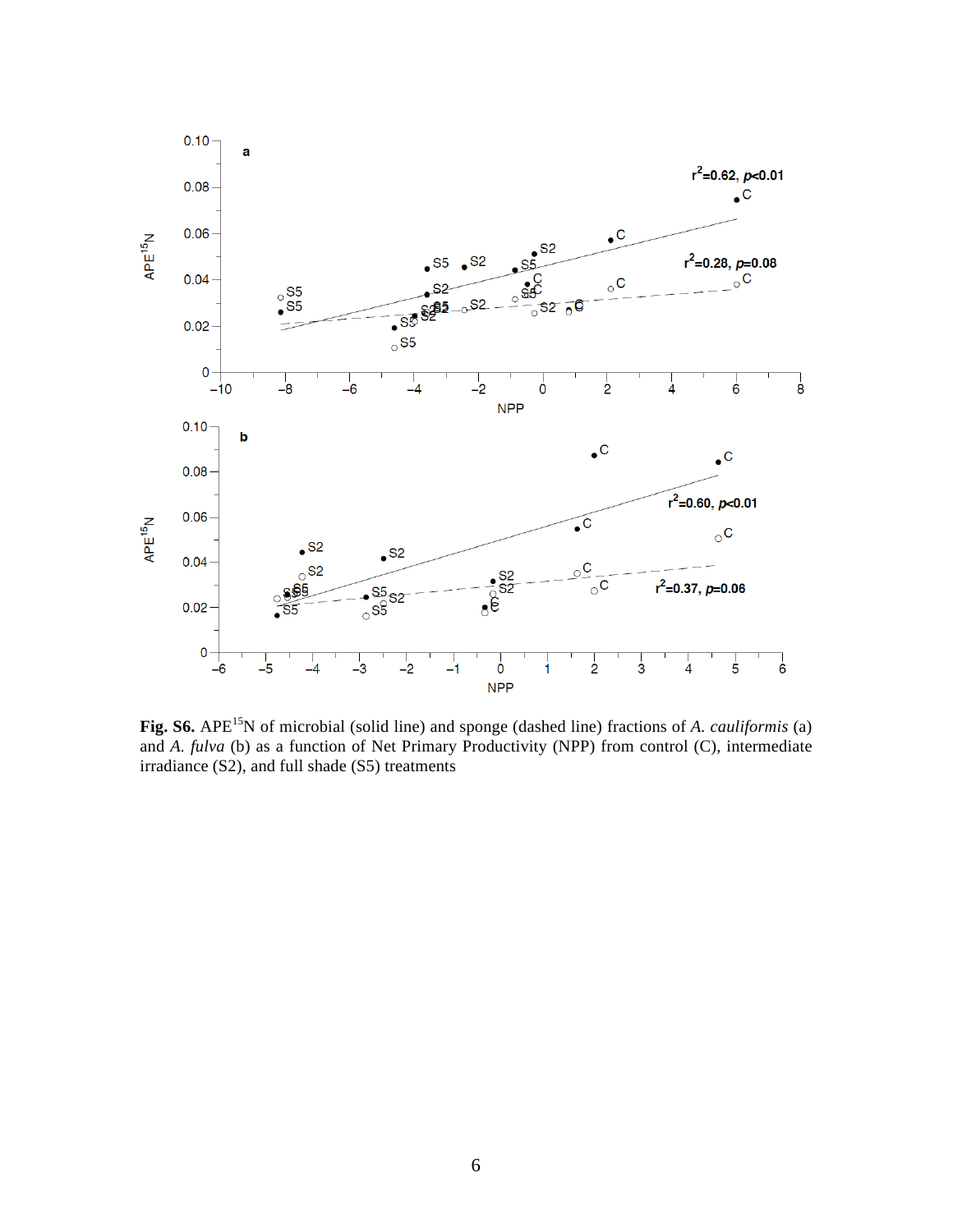

**Fig. S7.** APE<sup>13</sup>C (a) and APE<sup>15</sup>N (b) of the sponge fraction as a function of the APE<sup>13</sup>C and APE15N values of the corresponding microbial fraction in *A. cauliformis* from control (C), intermediate irradiance (S2), and full shade (S5) treatments